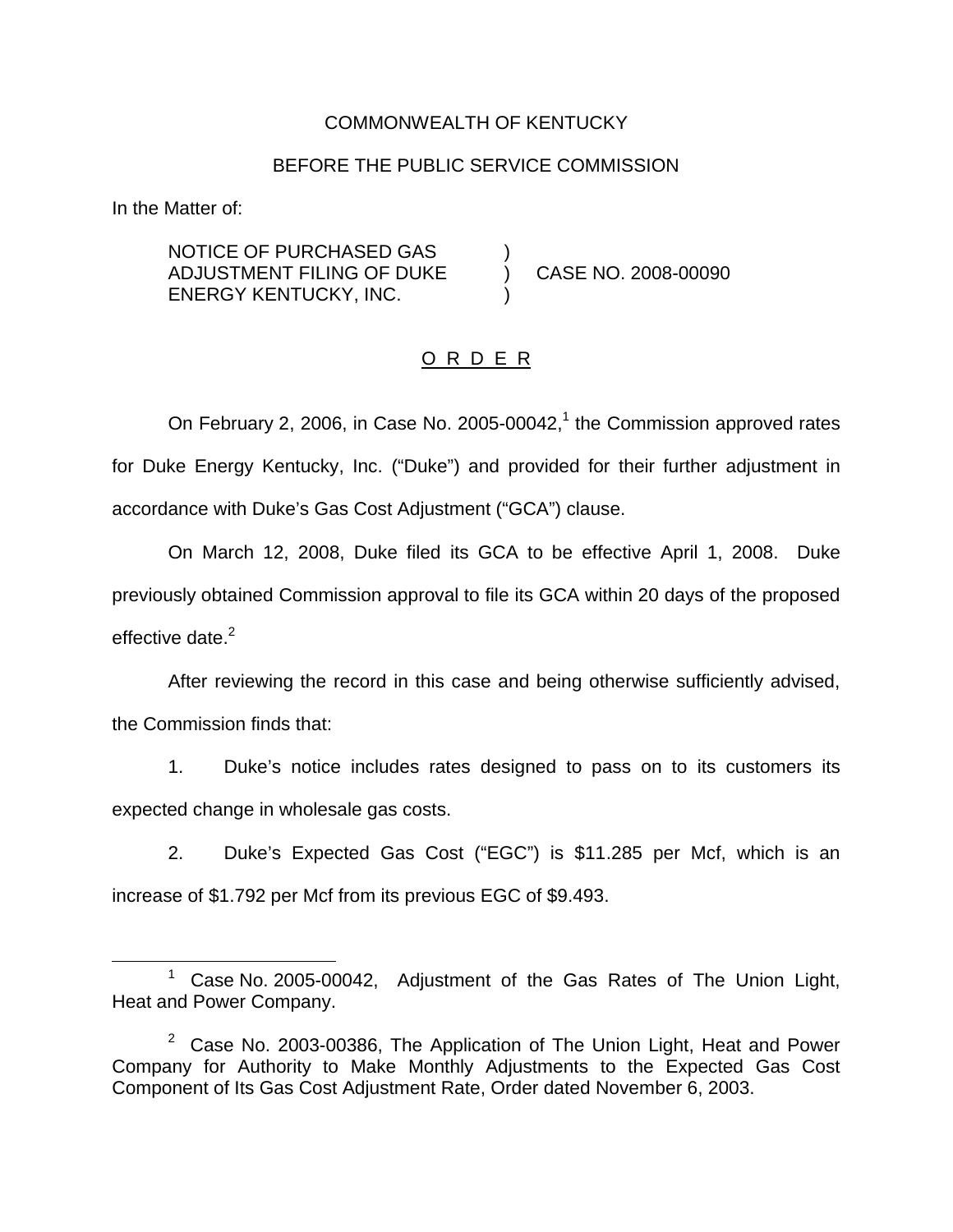3. Duke's notice sets out no current Refund Adjustment ("RA"). Duke's notice sets out a total RA of \$0 per Mcf, which is no change from its previous total RA.

4. Duke's notice sets out no current quarter Actual Adjustment ("AA"). Duke's notice sets out a total AA of \$.591 per Mcf, which is no change from its previous total AA.

5. Duke's notice sets out no current quarter Balancing Adjustment ("BA"). Duke's notice sets out a total BA of \$.032 per Mcf, which is no change from its previous total BA.

6. Duke's Gas Cost Recovery Rate ("GCR") is \$11.908 per Mcf, which is an increase of \$1.792 per Mcf from its previous GCR of \$10.116.

7. The rates in the Appendix to this Order are fair, just, and reasonable, and should be approved for final meter readings by Duke on and after April 1, 2008.

IT IS THEREFORE ORDERED that:

1. The rates in the Appendix to this Order are approved for final meter readings on and after April 1, 2008.

2. Within 20 days from the date of this Order, Duke shall file with this Commission its revised tariffs setting out the rates authorized herein.

-2- Case No. 2008-00090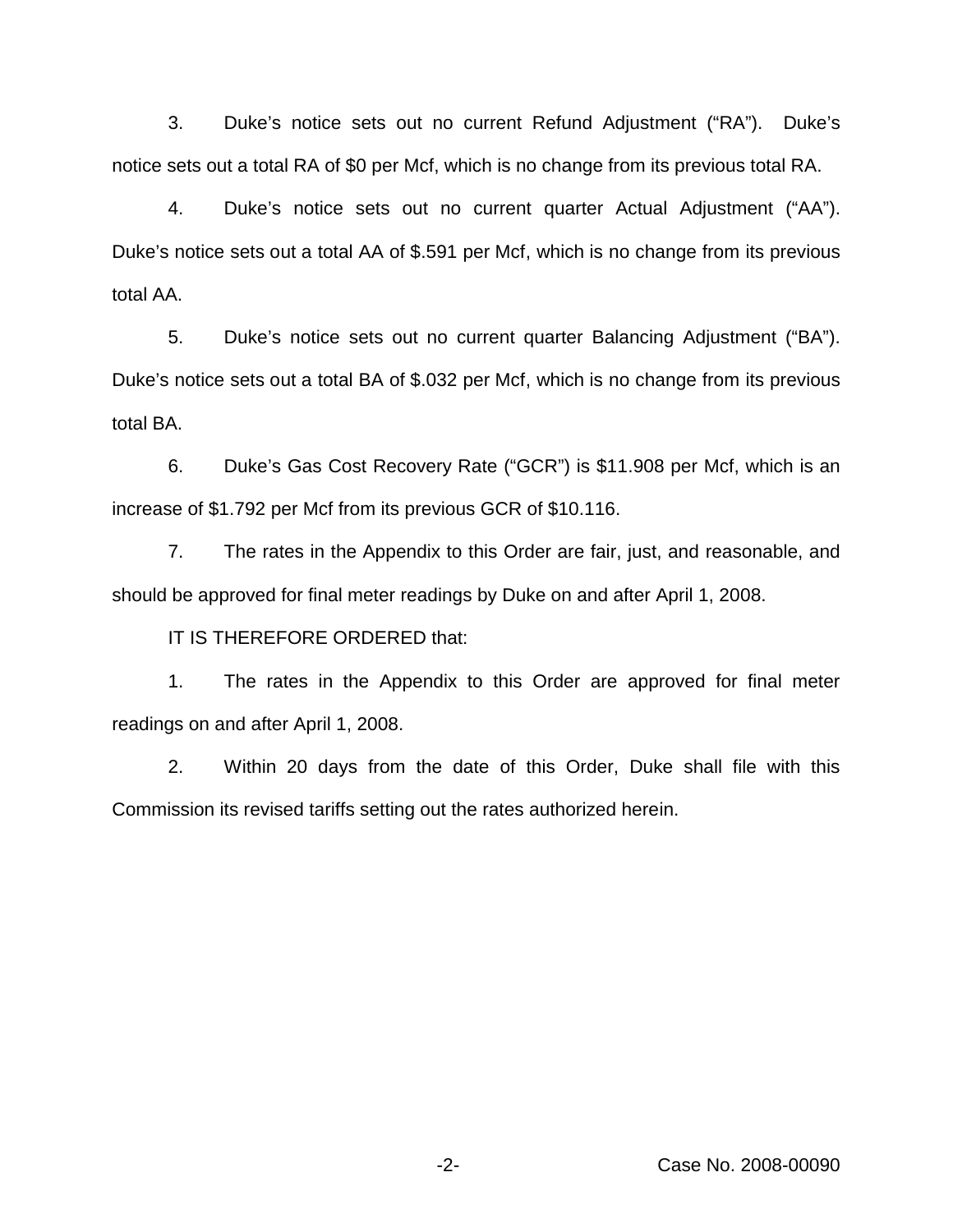Done at Frankfort, Kentucky, this 20<sup>th</sup> day of March, 2008.

By the Commission

ATTE Sfuntso Executive Director